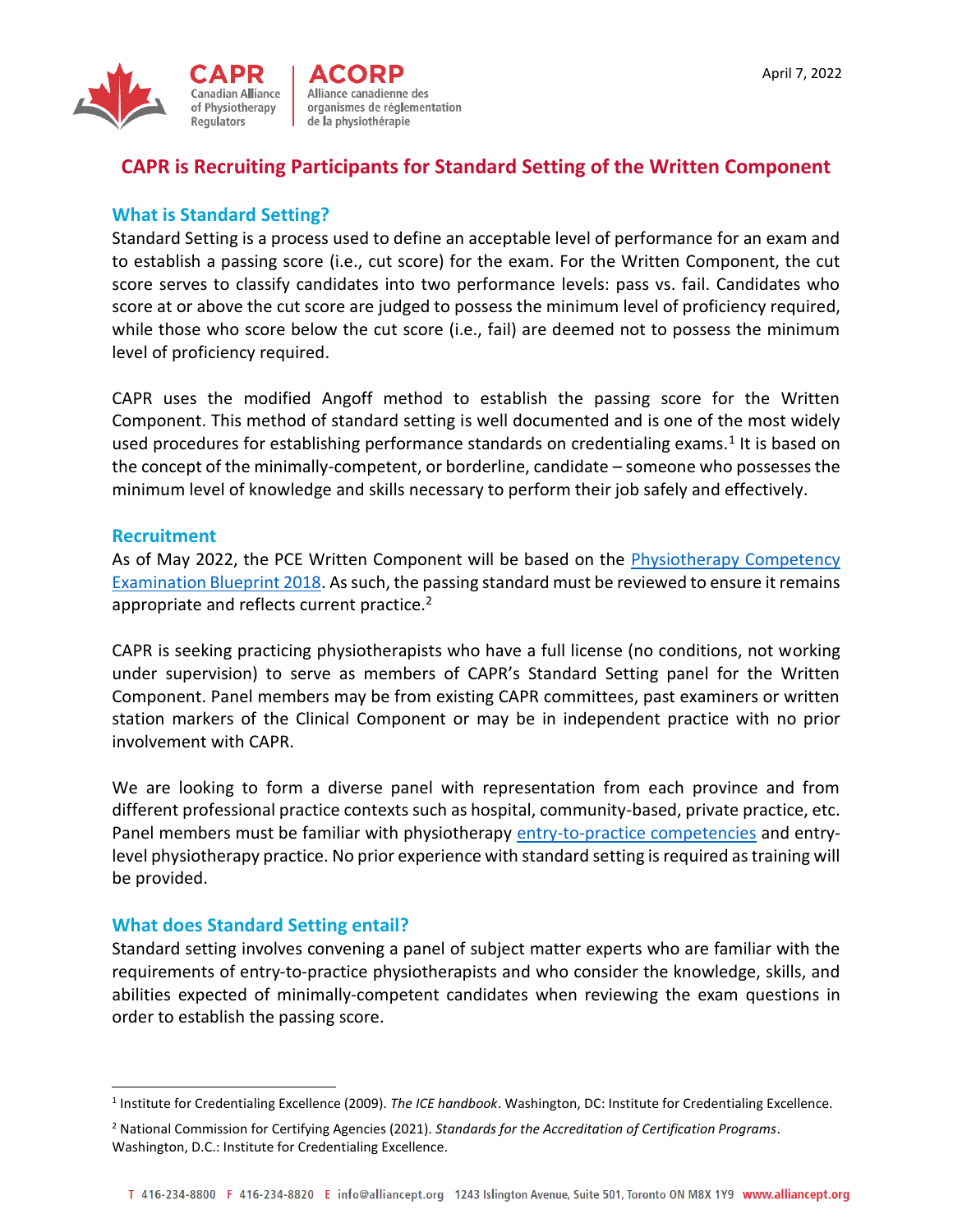

Alliance canadienne des organismes de réglementation de la physiothérapie

During the standard setting, panel members are trained to conceptualize the minimallycompetent candidate by developing and using performance level descriptors (PLDs) that describe the knowledge, skills, and abilities that different examinee groups (e.g., less-than-minimallycompetent, minimally-competent, exceeds minimal competence) have in common. Then, using the PLDs and the entry-to-practice physiotherapy competency profile, panel members individually express their judgments as to how a hypothetical group of minimally-competent candidates would be expected to perform on each exam question (i.e., what percentage of minimally-competent candidates will answer each question correctly?). The question-level judgments are aggregated to determine a recommended passing score for the Written Component.

# **What does a panel member have to do at Standard Setting?**

Participation in the standard setting requires full panel attendance at two virtual meetings (held via Zoom over two days) as well as independent work (to be completed before and in between meetings). Panel members will receive detailed instructions and training on the standard setting process and on rating the difficulty of each exam question. Ratings are done in two rounds with a group discussion in between each round. The Standard Setting will be facilitated by Kelly Piasentin, Lead Psychometrician, CAPR.

### **What is the time commitment?**

Participation requires approximately two days of commitment and requires panel members to be available for both virtual meetings (attendance for only one of the two meetings will result in not being able to use that panelist's ratings).

| <b>Independent work</b><br>$($ ~4 hours):<br>June 2-9, 2022                                    | You will be provided access to the 200-item exam to complete<br>$\bullet$<br>online just as a candidate would (i.e., without the answer key).<br>This will give you an understanding of the type and scope of the<br>questions, the difficulty level of each question, and of the<br>candidate experience.<br>Candidates are given 4 hours to complete the Written<br>Component. You will not have your time limited and may enter<br>and leave the exam to complete the questions in shorter blocks of<br>time if you prefer. |
|------------------------------------------------------------------------------------------------|--------------------------------------------------------------------------------------------------------------------------------------------------------------------------------------------------------------------------------------------------------------------------------------------------------------------------------------------------------------------------------------------------------------------------------------------------------------------------------------------------------------------------------|
| <b>Virtual Meeting 1</b><br>(3.5 hours):<br>Friday June 10, 2022<br>11:00 AM - 2:30 PM Eastern | Attend a virtual meeting with your fellow panel members to<br>$\bullet$<br>complete Standard Setting Training.                                                                                                                                                                                                                                                                                                                                                                                                                 |
| Independent work<br>$(\sim 3$ hours):<br>Friday June 10, 2022<br>2:30 PM - 8:00 PM Eastern     | Sign off Zoom and independently complete Round 1 of Standard<br>Setting and enter your ratings into an online survey. Ratings must<br>be submitted by 8 pm Eastern so that CAPR staff can use the<br>ratings to prepare for the next day.                                                                                                                                                                                                                                                                                      |

Interested panel members are asked to set aside the following dates and times: